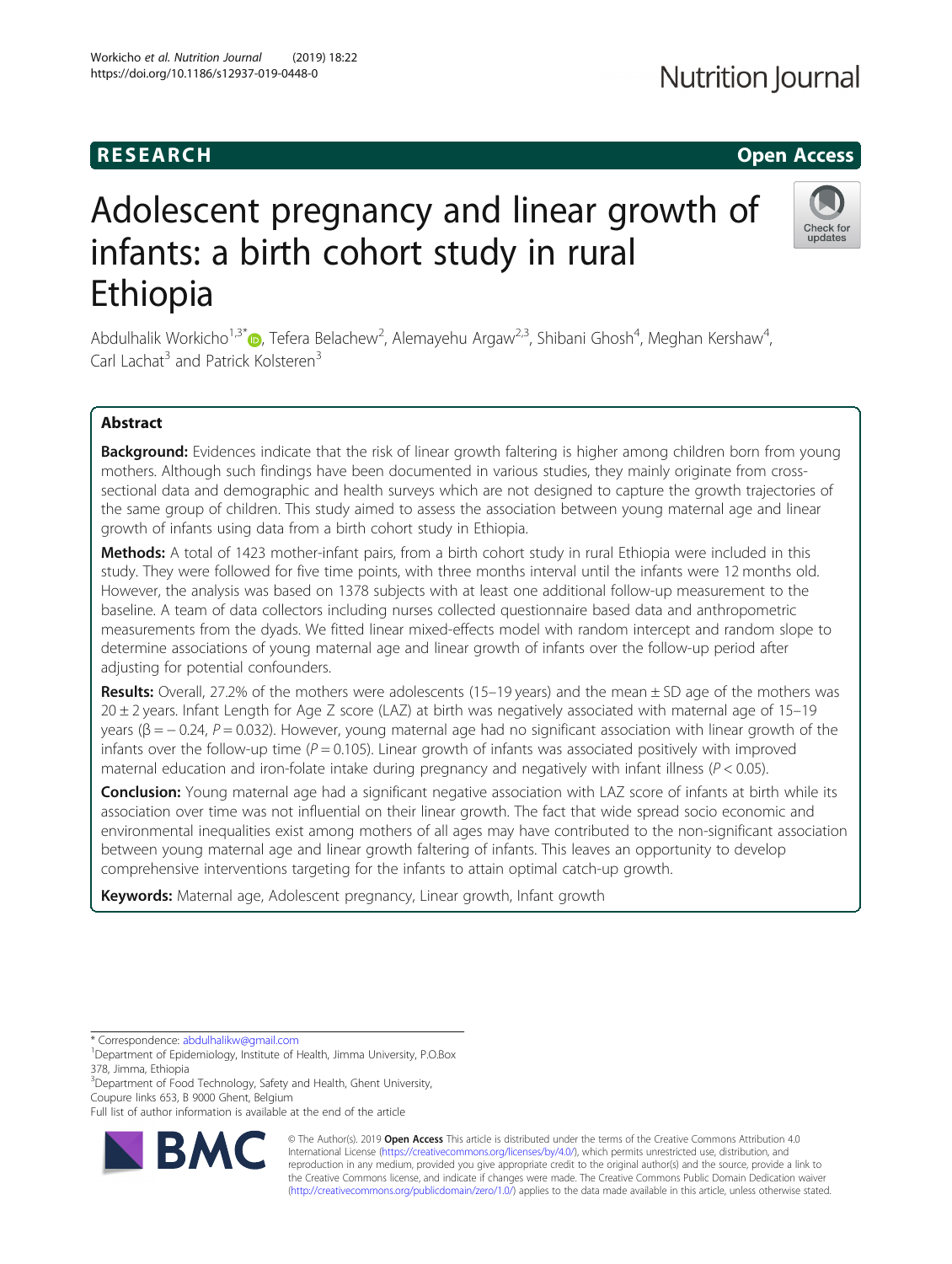#### Introduction

Inadequate growth among infants is commonly expressed as a failure in linear growth with low length-for-age Z-score (LAZ) [\[1](#page-7-0)]. Failure to reach optimal growth potential is an important indicator of chronic under-nutrition [\[2\]](#page-7-0) and increases the risk of morbidity and mortality in infants [\[1,](#page-7-0) [3](#page-7-0)– [6](#page-7-0)]. For many children, failure in linear growth sets on before birth due to poor maternal nutrition and continues deteriorating reaching a plateau approximately at the age of two years [\[7\]](#page-7-0). Although it is hypothesized to result mainly from infant under nutrition, the deterioration is also determined by fetal developmental insults, infection and other environmental factors. Comprehensive approaches addressing vulnerable periods of the life course are required instead of interventions targeting solely infant-toddler nutrition in promoting optimal child growth in low-and middle-income countries (LMICs) [\[1](#page-7-0), [5](#page-7-0)].

A growing body of evidence indicates that the risk of linear growth faltering and other adverse neonatal and infant health outcomes are higher among children born from young mothers due to socio-economic, behavioural and biological disadvantages [\[8](#page-7-0)–[11\]](#page-7-0). Poor maternal nutritional status during pregnancy, poor child caring practices, lower socio economic status (SES) and lower educational level are common among young mothers potentially affecting the growth and development of their infants negatively [\[12,](#page-7-0) [13\]](#page-7-0). Child caring practices are affected as younger mothers are more likely breastfeed for a shorter period of time and are behaviourally immature to attend to child needs [[14,](#page-7-0) [15](#page-7-0)]. Younger mothers are also more likely to hold lower educational level which could adversely affect their knowledge and child caring practices [[12](#page-7-0)]. Young mothers in LMICs are also physically not well developed as they are still growing themselves. In some cases, their nutritional need can also be in competition with that of their infants [\[2](#page-7-0), [14](#page-7-0), [16\]](#page-7-0) thus affecting intrauterine growth and birth weight and subsequently post natal infant growth. Deprivations can lead to a vicious cycle and result in intergenerational continuation of malnutrition [\[17](#page-7-0), [18\]](#page-7-0).

Existing reviews indicate a substantial gap of evidence in understanding the net effect of young maternal age on neonatal and infant nutritional outcomes [[19](#page-7-0)–[21](#page-7-0)]. Moreover, there is a paucity of evidence regarding the tracking of growth patterns of infants from young mothers in LMICs. Most findings originate from cross-sectional data and demographic and health surveys which are not designed to capture the growth trajectories of the same group of children [[22](#page-7-0)]. We hypothesised young maternal age at birth is negatively associated with linear growth of their infants. We used data from a prospective birth cohort study, which followed the mother-infant pair for 12 months after birth to investigate the relationship between young maternal age and linear growth of infants. The results of this study are intended to inform policy and practice, with a focus on mitigating adverse nutritional consequences for infants, especially those who are born to young mothers.

#### Methods and material

#### Study setting and design

Data used for this study were obtained from the Empowering New Generation in Nutrition and Economic opportunities (ENGINE) birth cohort study, which was conducted from January 2014 to March 2016 in the Oromia Region of Ethiopia. The region was selected purposively being the largest in the country targeted by EN-GINE with relatively high rates of stunting. Three districts, namely Goma, Woliso and Tiro Afeta, were further selected based on (i) an expected population of more than 3000 pregnant women to account for loss to follow up, (ii) geographical similarities in agro-ecology and agricultural production practices and (iii) proximity and accessibility. Administratively, each district was further divided into units called kebeles and all recruitment took place at the kebele level. A minimum sample size of 1281 subjects was required to detect a moderate effect size of 0.3 standard deviations (SDs) in infant linear growth over 12 months of follow up (equivalent to an effect size of 0.025 SDs in monthly changes of infant linear growth), assuming an auto correlation of 0.3, 80% statistical power, a one to three adolescent to adult pregnant women ratio, a type I error of 5% and a 30% attrition rate [[23\]](#page-7-0). We therefore included a total of 1423 mothers from the original study who met the inclusion criteria for this study. Inclusion criteria were women of age 15– 24 years with a singleton live birth without any congenital anomalies. The mother-infant pair was followed for 12 months after delivery. However, the analysis was based on 1378 subjects with at least one additional follow-up measurement to the baseline.

#### **Measurements**

A team of trained data collectors including nurses followed the pair during the study period. There were five time points, each three months apart, at which measurements were taken. Data on household characteristics, socio-economic and demographic information, antenatal exposures and dietary information were collected using a structured, pre-tested, interviewer-administered questionnaire using Android tablet computer at recruitment. Infant length was measured in a recumbent position to the nearest 0.1 cm using a length board (Weigh and Measure LCC, USA) and birth weight was measured to the nearest 10 g using a digital weighing scale (SECA 876, Hannover, Germany) with cloths removed. Low birth weight was defined as birth weight < 2500 g. Maternal height was measured using a stadiometer (Weigh and Measure LCC,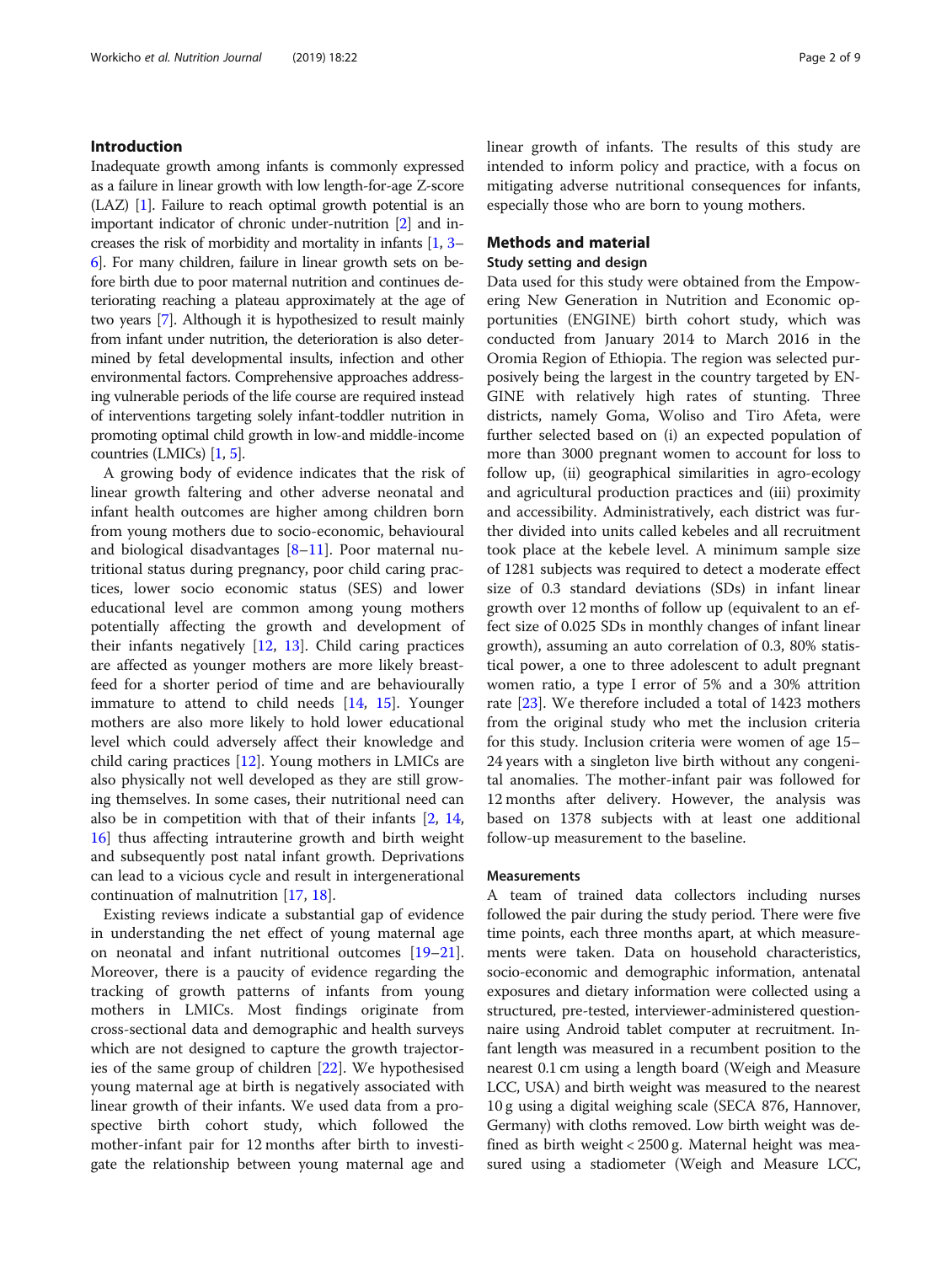USA) to the nearest 0.1 cm with no shoes on and with the five points touching the vertical stand of the stadiometer. A wealth index variable was constructed using principal components analysis based on data on housing conditions, ownership of durable assets and availability of basic services [[24](#page-7-0)]. Infant illness was measured by maternal reporting of symptoms like fever, cough, diarrhea or other symptoms. The outcome variable LAZ was generated using the WHO standards  $[25]$  $[25]$  $[25]$  over time, as a continuous variable.

#### Data quality control

Important precautions have been undertaken in order to ensure quality of the data at various stages of the study. Enumerators and their supervisors were recruited based on their prior experiences of engaging in such large scale surveys, fluency in speaking Afan Oromo, familiarity in using electronic data collection tools and their academic backgrounds. Afterwards, adequate training was given on each item of the data collection tool and how to take all the measurements needed in the study using practical applications through role playing. A three days long pretesting was also conducted in order to understand any variations in administering questions and taking measurements among the enumerators before commencing actual data collection. Electronic data collection method was used to minimize errors in data collection and entry by using android tablet computers. The collected data was checked by the supervisors in regular basis before the data was sent to a centrally located server. Additionally, a data manager regularly checked quality of the data and took back mistakes and incomplete data to the field to be corrected. A research team from Jimma University also closely followed up for technical and administrative supports. Refreshment trainings on data quality were given on a regular basis during the two years of study period.

#### Statistical analysis

We used linear mixed-effects model with random intercept child and random slope time to fit child linear growth curve (change in LAZ) over the study follow-up period. Fixed-effects in the model included LAZ at birth, maternal age, time of study follow-up, a quadratic term of time and the interaction term between maternal age and time that compares maternal age categories on the evolution of child LAZ (linear growth) over time. A quadratic term of time was considered in the model to capture the nonlinear change in the growth curve. The use of other possible models using polynomial and spline functions of time were also considered for a better fitting model by comparing the AIC and BIC estimates of model performance (Additional file [1:](#page-6-0) Estimates table for the linear, quadratic and cubic-spline models). An

unstructured correlation matrix was chosen for the correlation among repeated LAZ measurements per child after comparison of models using other correlation matrices. We considered the use of additional covariates of child growth to maternal age including maternal education, wealth index, iron-folic acid intake and infant illness. Model building was performed through several steps and the selection of important covariates in the final model was decided based on results of the regression outputs and consideration of the literature. We also assessed for effect modification by checking the interactions between the different covariates on child LAZ whenever found to be relevant. We performed different regression diagnostics assessing models goodness of fit (normality and heteroscedasticity of the residuals at different levels), model specification and other numerical problems like multicollinearity, and the sensitivity of the findings to potential influential observation. All the analysis was performed using STATA version 14 (Stata-Corp, Texas, USA) and all the tests were two-sided with a statistical significance considered at  $p < 0.05$ . P values were adjusted for multiple testing of hypothesis using Benjamini-Hochberg method [\[26](#page-7-0)].

### Ethical issues

Ethical approval was granted from the Institutional Review Board of Jimma University in Ethiopia (RPGC/264/ 2013) and Tufts University in USA (Tufts Health Sciences Campus IRB reference number:11088) before commencement of the study. Informed consent was obtained from the participants after a detailed explanation of the objectives of the study. Data was registered and stored in a secured server and access to the data was upon permission of the principal investigators with personal identifiers removed. During the study women or infants who had health problems were referred to a nearby health facility to seek proper medical care.

#### Results

A total of 1378 infants with at least one follow up measurement to the baseline were included in the analysis. Length was measured in all five rounds for 1184 (84%) of the infants and average number of measurements per child was 4.6. We have used the Strengthening the Reporting of Observational Studies in Epidemiology-nutritional Epidemiology (Additional file [2](#page-6-0): STROBE-nut) [[27](#page-7-0)] guideline to report findings in this manuscript. Figure [1](#page-3-0) shows the follow up of study participants throughout the study period. Half (50.5%) of the infants were males and there was a significant variation by the level of maternal education among pregnant women who were 15–19 and 20–24 years of age ( $P < 0.001$ ). The results of the descriptive analysis are presented in Table [1.](#page-4-0)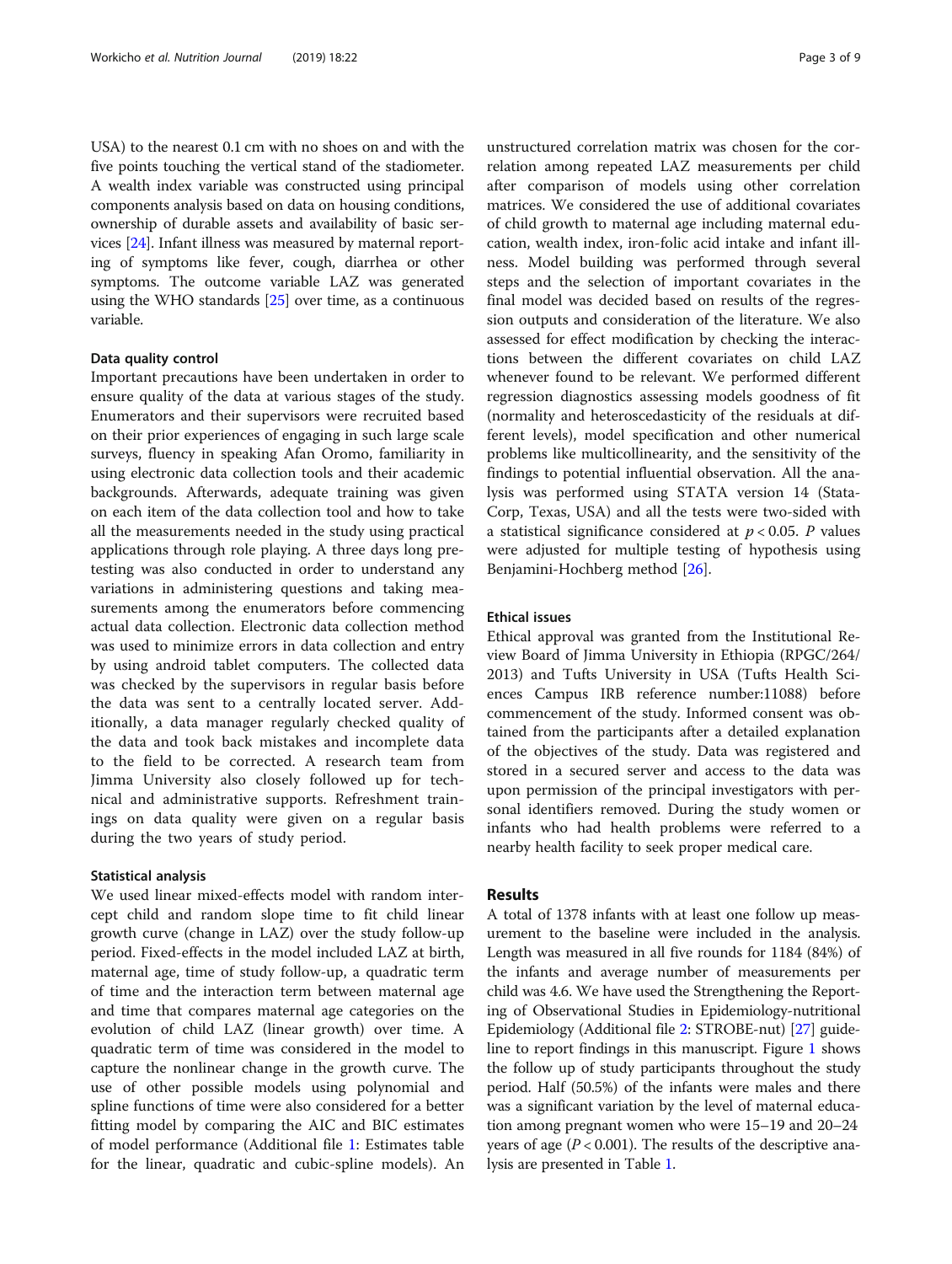<span id="page-3-0"></span>

Figure [2](#page-4-0) presents the linear growth curve of infants over the 12 months follow-up period by maternal age category and adjusted for important covariates. Infants from adolescent mothers tend to have lower LAZ score compared to those born to mothers older than 20 years during the first 8 months of follow up. These infants do catch-up in their growth to surpass their counter parts after 8 months of age, but the association of young maternal age with the infant linear growth was not significant. On the other hand, both positive and negative associations were exhibited with some maternal and child characteristics and linear growth of the infants as displayed in Fig. [3.](#page-5-0)

Table [2](#page-6-0) shows that infant's LAZ score at birth was negatively associated with maternal age of 15–19 years ( $\beta$  = -0.24, P = 0.032) after controlling for other covariates. However, young maternal age had no significant association with linear growth of the infants over the follow up time  $(P = 0.179)$ . Maternal educational level of secondary and above ( $\beta$  = 0.03,  $P$  = 0.024) was associated with increase in linear growth of the infants over the follow-up period. Similarly, maternal intake of iron folate supplements for 90 days or more was also associated with an increase in LAZ score over time ( $\beta$  = 0.15, P = 0.018). Children from mothers of better education and with iron-folic acid supplementation of 90 days and more seem to have a better linear growth. On the contrary, infants who had illness had a lower LAZ score ( $\beta$  = -0.15; P = 0.001). Figure [3](#page-5-0) shows linear growth of infants by selected maternal and infant characteristics.

# Discussion

The present study examined the association between young maternal age at delivery and linear growth of infants. LAZ score at birth of infants was negatively associated with young maternal age while infant illness is negatively associated with infant linear growth during the 12 month follow-up period. Studies of the effects of young maternal age on infant linear growth generally reported that the findings vary by context attributing relative roles of biological, socioeconomic and child care factors for the differences [\[8,](#page-7-0) [10](#page-7-0), [28\]](#page-7-0). In our analysis, we observed that LAZ score of infants of young mothers was lower compared to infants of older mothers at birth. Nutritional and biological disadvantages are higher in young mothers, which interfere with the development of the fetus affecting fetal growth. Reports from the same cohort and other studies have demonstrated that young maternal age at delivery is associated with adverse birth outcomes, including childhood stunting, smaller birth length, small for gestational age and other adverse neonatal and infant health problems [[9,](#page-7-0) [22](#page-7-0), [29](#page-7-0)].

Unlike the association with the LAZ score at birth, the interaction of young maternal age with time was not statistically significant. Linear growth did not vary significantly by maternal age among the infants during the follow up period. Maternal youth, through its effect on nutritional, socio economic and behavioral factors could impair fetal development and hence impair linear growth of infants [\[10](#page-7-0), [28,](#page-7-0) [29\]](#page-7-0). Although it is not a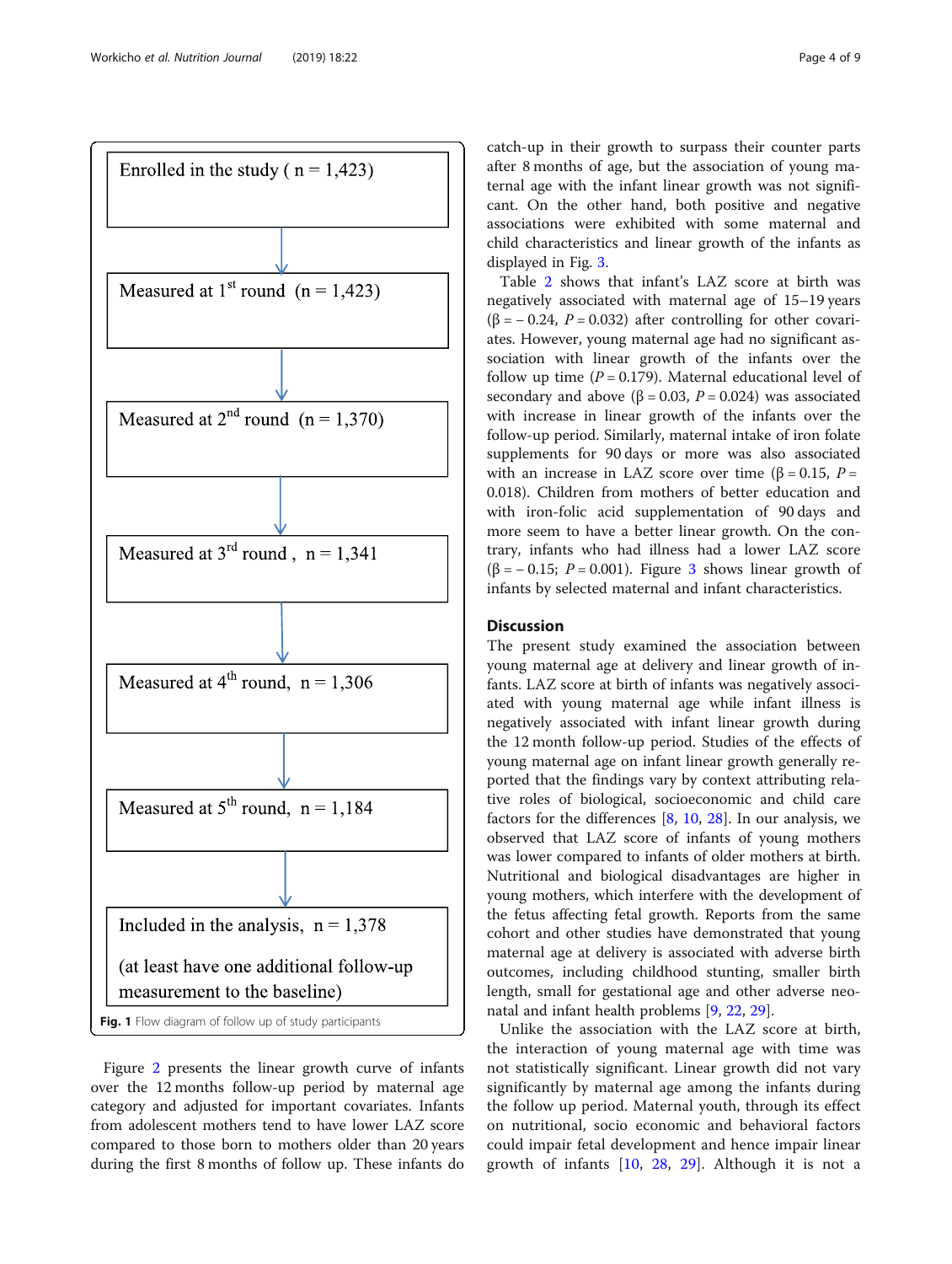| Variables                           | Maternal age in years |                      |            |
|-------------------------------------|-----------------------|----------------------|------------|
|                                     | $15-19$ ( $n = 387$ ) | $20 - 24 (n = 1036)$ | $p$ -value |
| Maternal education                  |                       |                      |            |
| no formal education                 | 86 (22.2)             | 372 (35.9)           | $< 0.001*$ |
| primary                             | 273 (70.5)            | 566 (54.6)           |            |
| secondary & above                   | 28(7.2)               | 98 (9.5)             |            |
| Wealth index                        |                       |                      |            |
| Lowest                              | 152 (39.3)            | 377 (36.4)           | 0.60       |
| Middle                              | 109 (28.2)            | 304 (29.3)           |            |
| Highest                             | 126 (32.6)            | 355 (34.3)           |            |
| iron-folic acid intake, (> 90 days) | 113 (29.2)            | 326 (31.5)           | 0.41       |
| Illness in previous 2 weeks         | 223 (57.6)            | 647 (62.5)           | 0.09       |
| infant sex, (male)                  | 187 (48.3)            | 517 (49.9)           | 0.60       |
| $Mean(\pm SD)$ length (cm)          |                       |                      |            |
| At birth                            | 49.32 (2.26)          | 49.53 (2.21)         |            |
| 3rd month                           | 60.52 (2.40)          | 60.87 (2.62)         |            |
| 6th month                           | 65.54 (2.68)          | 65.71 (2.71)         |            |
| 9th month                           | 69.12 (2.62)          | 68.92 (2.69)         |            |
| 12th month                          | 72.22 (2.53)          | 71.95 (2.65)         |            |

<span id="page-4-0"></span>Table 1 Distribution of study variables by maternal age at delivery

\*statistically significant difference at  $p < 0.05$ 

complete catch-up, where trans-generational catch up is still required, these developmental insults can be averted during early childhood if proper postnatal infant care is implemented for the infants to reach their potential [[30,](#page-8-0) [31](#page-8-0)]. In some cases [[22\]](#page-7-0), young maternal age and infant growth is linked through epigenetic effects. At the same time however, socioeconomic and environmental differences affect optimal linear growth of infants. A large birth cohort study [\[29](#page-7-0)] indicated the role of socioeconomic inequalities rather than maternal

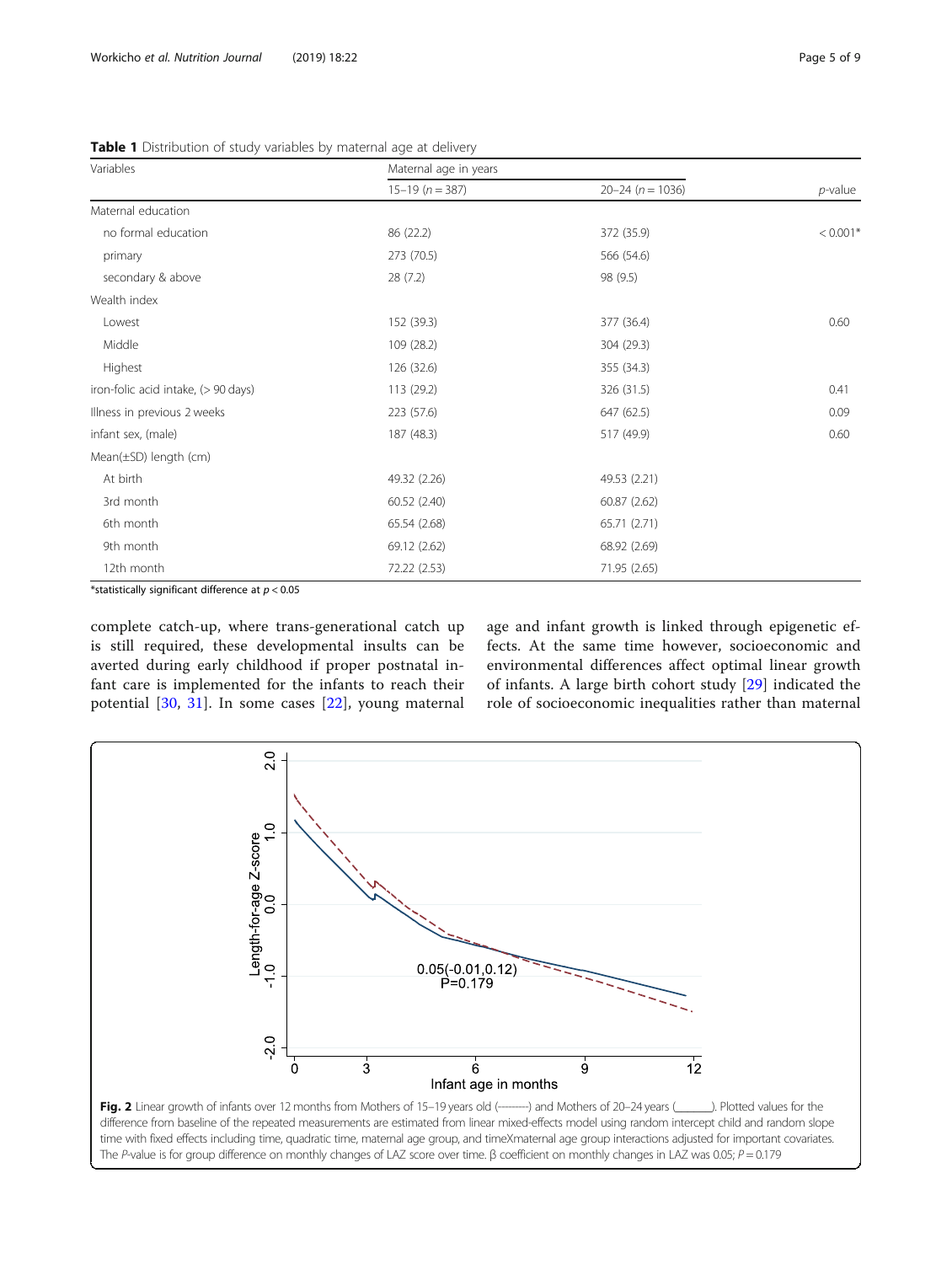<span id="page-5-0"></span>

youth per se to be important factors to gain greater population benefits while promoting for better health outcomes of children from young mothers. The mothers involved in the present study were not significantly different by most of their socio-economic and nutritional characteristics irrespective of their age (Table [1\)](#page-4-0). This buffers the association of maternal youth with infant growth, as the linear growth will not be different among the groups to be explained by variations in maternal socio-economic and nutritional characteristics.

Our analysis also revealed that, illness of the infant during the follow-up period reduced the linear growth significantly. Environmental exposures leading to infections during early childhood pose a major threat to optimal childhood growth through disrupting child feeding and caring practices [[32\]](#page-8-0). Similarly the effects of mother's poor nutritional, SES and child caring practices are more prominent among adolescent pregnancies putting their infants at risk of infections. The biological mechanism [[8,](#page-7-0) [13](#page-7-0), [29\]](#page-7-0) by which, competing developmental process in these mothers could also have resulted in fetal developmental deficits which could later expose the infants for repeated infections.

#### Implication

Child undernutrition takes significant share in causing deaths among under five children worldwide [[6,](#page-7-0) [33\]](#page-8-0) and poses serious health, social and economic threats throughout the life course [[34\]](#page-8-0). Studies reported that stunting during early childhood is linked to impaired cognitive development, poor school achievement and decreased economic productivity in later life [\[34](#page-8-0)]. Women who are stunted are also likely to face adverse reproductive and maternal outcomes [\[18](#page-7-0)] continuing undernutrition through generations. About 90% of stunted children live in 36 African and Asian countries [[33\]](#page-8-0). On the same note, child malnutrition is a persistent challenge in Ethiopia. Though stunting has decreased over time, 40% of under-five children yet remain stunted [\[35](#page-8-0)] causing severe social and economic costs. According to one report, the total losses associated with child undernutrition were estimated to be equivalent with 16.5% of the GDP [[36\]](#page-8-0). Some initiatives and actions under the National Nutrition Program (NNP) have been rolled out widely and improved the nutritional status of infants, youth and children under five. Yet, low rates of implementation to improve nutritional status of women and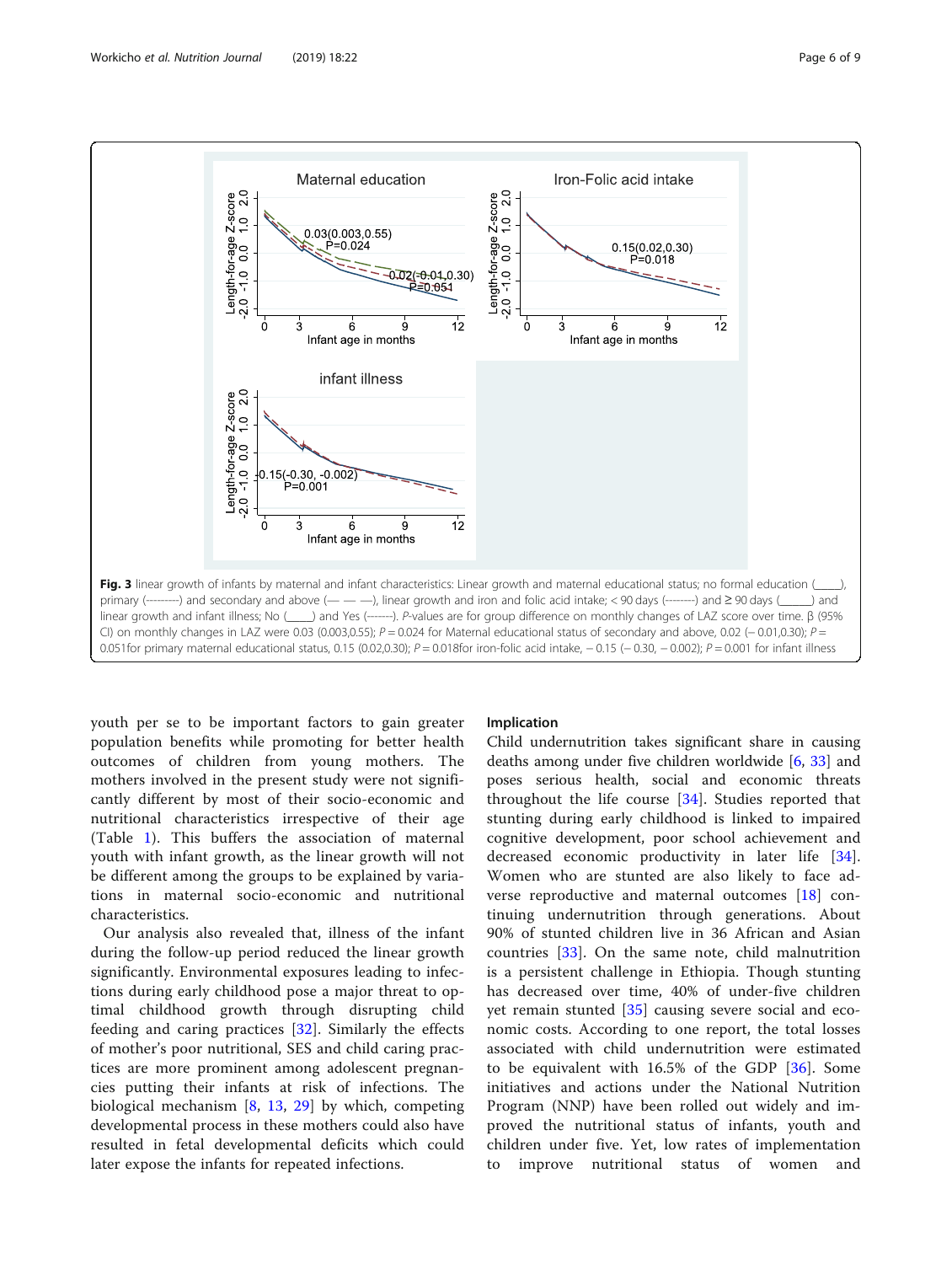<span id="page-6-0"></span>Table 2 Parameter estimates from linear mixed effects model predicting linear growth of infants

| Fixed effects ( $n = 1378$ )                        | Coefficient ( $\beta$ ) | SE    | $\overline{P}$ |
|-----------------------------------------------------|-------------------------|-------|----------------|
| Intercept                                           | 1.38                    | 0.143 | $< 0.001*$     |
| Infant age (Time)                                   | 0.14                    | 0.029 | $< 0.001*$     |
| Quadratic time effect (Time*Time)                   | $-0.01$                 | 0.002 | $< 0.001*$     |
| Maternal age (15-19 years)                          | $-0.24$                 | 0.128 | 0.032          |
| Maternal age*Time                                   | 0.05                    | 0.034 | 0.179          |
| LAZ at birth                                        | 0.38                    | 0.029 | $< 0.001*$     |
| Maternal education<br>$(ref = no$ formal education) |                         |       |                |
| Primary                                             | 0.05                    | 0.077 | 0.518          |
| Primary*Time                                        | 0.02                    | 0.007 | 0.051          |
| $\geq$ Secondary                                    | 0.10                    | 0.135 | 0.417          |
| ≥ Secondary*Time                                    | 0.03                    | 0.013 | 0.024          |
| Wealth index ( $ref = low$ )                        |                         |       |                |
| Middle                                              | 0.21                    | 0.084 | $0.004*$       |
| Middle*Time                                         | $-0.05$                 | 0.008 | 0.485          |
| High                                                | 0.13                    | 0.084 | 0.018          |
| High*Time                                           | 0.01                    | 0.008 | 0.245          |
| Iron-folate supplement (≥90 days)                   | $-0.07$                 | 0.074 | 0.305          |
| Iron-folate*Time                                    | 0.15                    | 0.007 | 0.018          |
| Illness in 2 weeks (Yes)                            | 0.05                    | 0.070 | 0.495          |
| Illness in 2 weeks *Time                            | $-0.15$                 | 0.006 | $0.001*$       |
| Random effects                                      |                         |       |                |
| Variance of random intercept                        | 0.004                   | 0.006 |                |
| Variance of random slope                            | 0.913                   | 0.063 |                |
| Covariance of random intercept and slope            | $-0.033$                | 0.005 |                |
| Variance of residuals                               | 0.402                   | 0.011 |                |

Restricted maximum likelihood estimation (REML) was used to estimate the parameters, SE standard error, \*Statistical significance after adjustment for multiple testing using Benjamini-Hochberg method

adolescents have been reported [\[37](#page-8-0)]. Child bearing starts at early ages among Ethiopian women with 12% of adolescent girls being pregnant or gave birth to their first child already [[38](#page-8-0)]. In such settings, implementing interventions targeting adolescent girls widely helps to break the intergenerational cycle of undernutrition. The strength of this study is the use of longitudinal data with a large sample size to show the association of young maternal age with linear growth of infants. On the other hand, the restriction of the follow up period only until 12 months can be mentioned as a limitation since we may not be able to capture the full spectrum of growth trajectories.

#### Conclusion

We observed that young maternal age had a significant negative association with LAZ score of infants at birth while its association over time was not influential on the linear growth of infants. Furthermore, infant illness was associated with linear growth faltering. The fact that wide spread socio economic and environmental inequalities exist among mothers of all ages may have contributed to the non-significant association between young maternal age and linear growth faltering of infants. This leaves an opportunity to develop comprehensive interventions targeting for the infants to attain optimal catch-up growth.

# Additional files

[Additional file 1:](https://doi.org/10.1186/s12937-019-0448-0) STROBE-nut check list. (DOCX 66 kb) [Additional file 2:](https://doi.org/10.1186/s12937-019-0448-0) Estimates table for the linear, quadratic and cubicspline models. (DOCX 16 kb)

#### Abbreviations

AIC: Akaike Information Criterion; BIC: Bayesian Information Criterion; ENGINE: Empowering the New Generation In Nutrition and Economic opportunities; LAZ: Length for Age Z-score; LMIC: Low and Middle Income Countries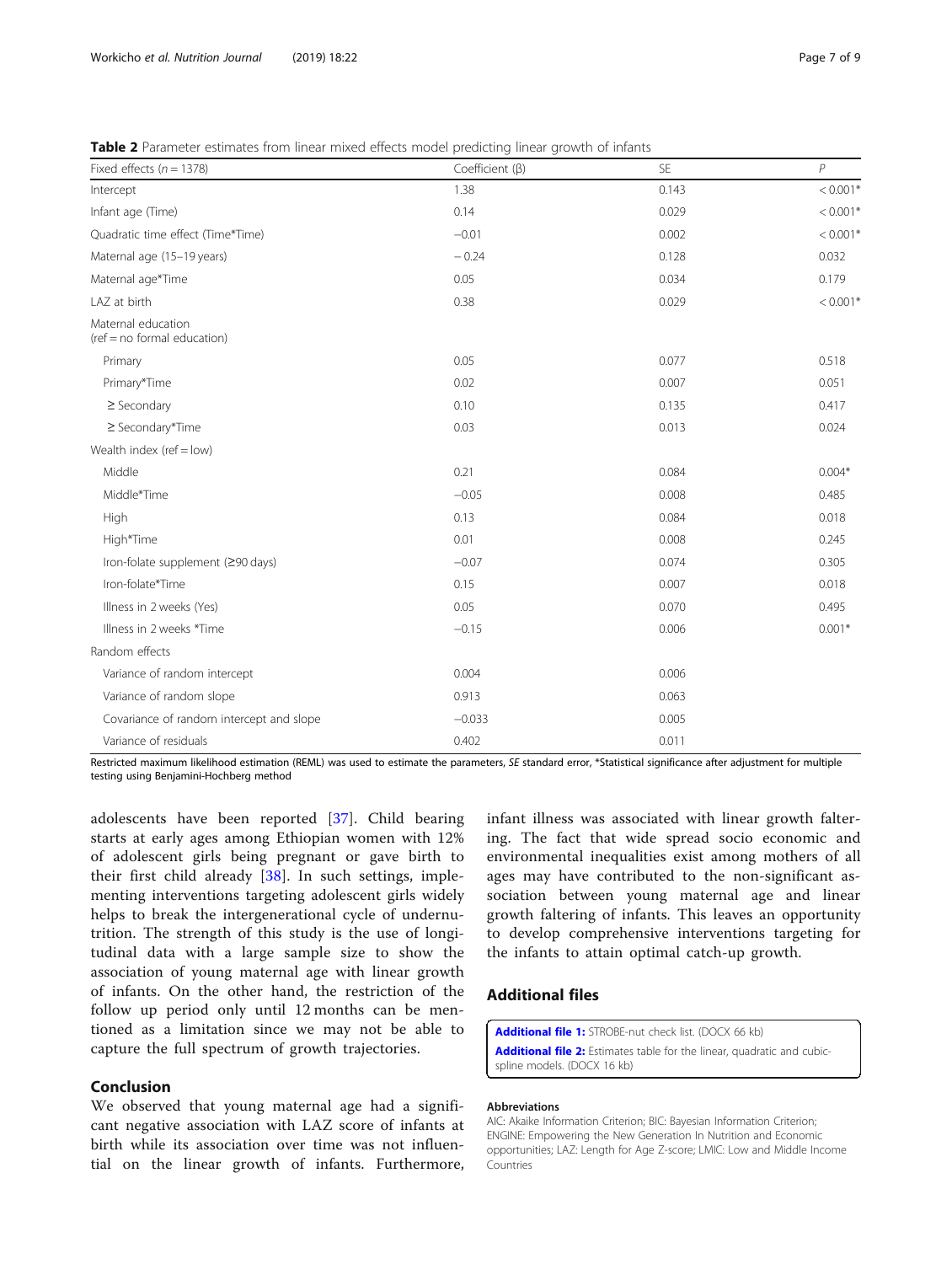#### <span id="page-7-0"></span>Acknowledgments

We would like to thank the data collection team and study participants for their invaluable contributions. We are also thankful for VLIR-OUS program (Belgium).

#### Funding

This research work is made possible by the support of the American people through the United States Agency for International Development (USAID) under Agreement No. AID-663-A-11–00017. The contents of this document are the sole responsibility of the researchers & do not necessarily reflect the views of USAID or the United States Government.

#### Availability of data and materials

The datasets used and/or analyzed during the current study are available from the corresponding author on reasonable request.

#### Authors' contributions

AW: Conceived and designed the protocol, analysed the data, interpreted the results and wrote the manuscript. TB, PK, AA, SG, MK & CL assisted in data analyses, the interpretation of the results and reviewing the manuscript. All authors have seen and approved the final version of the manuscript.

#### Ethics approval and consent to participate

Ethical approval was granted from the Institutional Review Board of Jimma University and Tufts University before commencement of the study. Informed consent was obtained from the participants after a detailed explanation of the objectives of the study. During the study women who had health problems were referred to a nearby health facility to seek proper medical care.

#### Consent for publication

Not applicable.

#### Competing interests

The authors declare that they have no competing interests.

#### Publisher's Note

Springer Nature remains neutral with regard to jurisdictional claims in published maps and institutional affiliations.

#### Author details

<sup>1</sup>Department of Epidemiology, Institute of Health, Jimma University, P.O.Box 378, Jimma, Ethiopia. <sup>2</sup>Department of Population and Family Health, Institute of Health, Jimma University, P.O.Box 378, Jimma, Ethiopia. <sup>3</sup>Department of Food Technology, Safety and Health, Ghent University, Coupure links 653, B 9000 Ghent, Belgium. <sup>4</sup>Friedman School of Nutrition Science and Policy, Tufts University, 150 Harrison Avenue, Boston, MA, USA.

#### Received: 1 October 2018 Accepted: 22 March 2019 Published online: 02 April 2019

#### References

- 1. Victora CG, de Onis M, Hallal PC, Blossner M, Shrimpton R. Worldwide timing of growth faltering: revisiting implications for interventions. PEDIATRICS. 2010 Mar 1;125(3):e473–80.
- 2. Fenske N, Burns J, Hothorn T, Rehfuess EA. Understanding child stunting in India: a comprehensive analysis of socio-economic, nutritional and environmental determinants using additive quantile regression. Bhutta ZA, editor PLoS ONE. 2013;8(11):e78692.
- 3. Caulfield LE, de Onis M, Blössner M, Black RE. Undernutrition as an underlying cause of child deaths associated with diarrhea, pneumonia, malaria, and measles. Am J Clin Nutr. 2004;80(1):193–8.
- 4. Black RE, Morris SS, Bryce J. Where and why are 10 million children dying every year? Lancet. 2003;361(9376):2226–34.
- 5. Bhutta ZA, Ahmed T, Black RE, Cousens S, Dewey K, Giugliani E, et al. What works? Interventions for maternal and child undernutrition and survival. Lancet. 2008;371(9610):417–40.
- 6. Black RE, Allen LH, Bhutta ZA, Caulfield LE, de Onis M, Ezzati M, et al. Maternal and child undernutrition: global and regional exposures and health consequences. Lancet. 2008;371(9608):243–60.
- 7. Ulijaszek SJ. The international growth standard for children and adolescents project: environmental influences on preadolescent and adolescent growth in weight and height. Food Nutr Bull. 2006;27(4\_suppl5):S279-94.
- 8. Gibbs CM, Wendt A, Peters S, Hogue CJ. The impact of early age at first childbirth on maternal and infant health: impact of early age at childbirth on maternal and infant health. Paediatr Perinat Epidemiol. 2012;26:259–84.
- 9. Ganchimeg T, Ota E, Morisaki N, Laopaiboon M, Lumbiganon P, Zhang J, et al. Pregnancy and childbirth outcomes among adolescent mothers: a World Health Organization multicountry study. BJOG Int J Obstet Gynaecol. 2014; 121:40–8.
- 10. Finlay JE, Ozaltin E, Canning D. The association of maternal age with infant mortality, child anthropometric failure, diarrhoea and anaemia for first births: evidence from 55 low- and middle-income countries. BMJ Open 2011;1(2):e000226–e000226.
- 11. Fall CHD, Sachdev HS, Osmond C, Restrepo-Mendez MC, Victora C, Martorell R, et al. Association between maternal age at childbirth and child and adult outcomes in the offspring: a prospective study in five low-income and middle-income countries (COHORTS collaboration). Lancet Glob Health. 2015;3(7):e366–77.
- 12. Markovitz BP, Cook R, Flick LH, Leet TL. Socioeconomic factors and adolescent pregnancy outcomes: distinctions between neonatal and postneonatal deaths? BMC Public Health [Internet]. 2005 Dec [cited 2017 Oct 11];5(1). Available from: [http://bmcpublichealth.biomedcentral.com/articles/](https://bmcpublichealth.biomedcentral.com/articles/10.1186/1471-2458-5-79) [10.1186/1471-2458-5-79.](https://bmcpublichealth.biomedcentral.com/articles/10.1186/1471-2458-5-79)
- 13. Paranjothy S, Broughton H, Adappa R, Fone D. Teenage pregnancy: who suffers? Arch Dis Child. 2009;94(3):239–45.
- 14. LeGrand TK, Mbacké CS. Teenage pregnancy and child health in the urban Sahel. Stud Fam Plan. 1993;24(3):137–49.
- 15. Wambach KA, Cole C. Breastfeeding and adolescents. J Obstet Gynecol Neonatal Nurs JOGNN. 2000;29(3):282–94.
- 16. Alam N. Teenage motherhood and infant mortality in Bangladesh: maternal age-dependent effect of parity one. J Biosoc Sci. 2000;32(2):229–36.
- 17. Holmboe-Ottesen G, Mascarenhas O, Wandel M, Tomkins A, Watson F. NUTRITIONAL TRENDS. [cited 2017 Aug 22]; Available from: [http://www.nzdl.](https://www.nzdl.org/gsdlmod?e=d-00000-00%2D%2D-off-0fnl2.2%2D%2D00-0%2D%2D%2D%2D0-10-0%2D%2D-0%2D%2D-0direct-10%2D%2D-4%2D%2D%2D%2D%2D%2D-0-1l%2D%2D11-en-50%2D%2D-20-about%2D%2D-00-0-1-00%2D%2D-4%2D%2D%2D%2D0-0-11-1-0utfZz-8-00&cl=CL3.65&d=HASHc5369a287949bd9c630e5d.1>=2) [org/gsdlmod?e=d-00000-00%2D%2D-off-0fnl2.2%2D%2D00-](https://www.nzdl.org/gsdlmod?e=d-00000-00%2D%2D-off-0fnl2.2%2D%2D00-0%2D%2D%2D%2D0-10-0%2D%2D-0%2D%2D-0direct-10%2D%2D-4%2D%2D%2D%2D%2D%2D-0-1l%2D%2D11-en-50%2D%2D-20-about%2D%2D-00-0-1-00%2D%2D-4%2D%2D%2D%2D0-0-11-1-0utfZz-8-00&cl=CL3.65&d=HASHc5369a287949bd9c630e5d.1>=2) [0%2D%2D%2D%2D0-10-0%2D%2D-0%2D%2D-0direct-10%2D%2D-](https://www.nzdl.org/gsdlmod?e=d-00000-00%2D%2D-off-0fnl2.2%2D%2D00-0%2D%2D%2D%2D0-10-0%2D%2D-0%2D%2D-0direct-10%2D%2D-4%2D%2D%2D%2D%2D%2D-0-1l%2D%2D11-en-50%2D%2D-20-about%2D%2D-00-0-1-00%2D%2D-4%2D%2D%2D%2D0-0-11-1-0utfZz-8-00&cl=CL3.65&d=HASHc5369a287949bd9c630e5d.1>=2)[4%2D%2D%2D%2D%2D%2D-0-1l%2D%2D11-en-50%2D%2D-20](https://www.nzdl.org/gsdlmod?e=d-00000-00%2D%2D-off-0fnl2.2%2D%2D00-0%2D%2D%2D%2D0-10-0%2D%2D-0%2D%2D-0direct-10%2D%2D-4%2D%2D%2D%2D%2D%2D-0-1l%2D%2D11-en-50%2D%2D-20-about%2D%2D-00-0-1-00%2D%2D-4%2D%2D%2D%2D0-0-11-1-0utfZz-8-00&cl=CL3.65&d=HASHc5369a287949bd9c630e5d.1>=2) [about%2D%2D-00-0-1-00%2D%2D-4%2D%2D%2D%2D0-0-11-1-0utfZz-8-](https://www.nzdl.org/gsdlmod?e=d-00000-00%2D%2D-off-0fnl2.2%2D%2D00-0%2D%2D%2D%2D0-10-0%2D%2D-0%2D%2D-0direct-10%2D%2D-4%2D%2D%2D%2D%2D%2D-0-1l%2D%2D11-en-50%2D%2D-20-about%2D%2D-00-0-1-00%2D%2D-4%2D%2D%2D%2D0-0-11-1-0utfZz-8-00&cl=CL3.65&d=HASHc5369a287949bd9c630e5d.1>=2) [00&cl=CL3.65&d=HASHc5369a287949bd9c630e5d.1&gt=2](https://www.nzdl.org/gsdlmod?e=d-00000-00%2D%2D-off-0fnl2.2%2D%2D00-0%2D%2D%2D%2D0-10-0%2D%2D-0%2D%2D-0direct-10%2D%2D-4%2D%2D%2D%2D%2D%2D-0-1l%2D%2D11-en-50%2D%2D-20-about%2D%2D-00-0-1-00%2D%2D-4%2D%2D%2D%2D0-0-11-1-0utfZz-8-00&cl=CL3.65&d=HASHc5369a287949bd9c630e5d.1>=2)
- 18. Ramakrishnan U, Martorell R, Schroeder DG, Flores R. Role of intergenerational effects on linear growth. J Nutr. 1999;129(2):544S–9S.
- 19. de Vienne CM, Creveuil C. Dreyfus M. Does young maternal age increase the risk of adverse obstetric, fetal and neonatal outcomes: a cohort study. Eur J Obstet Gynecol Reprod Biol. 2009;147(2):151–6.
- 20. Borja JB, Adair LS. Assessing the net effect of young maternal age on birthweight. Am J Hum Biol. 2003;15(6):733–40.
- 21. Gomez R, Santolaya J. Being mothers too early. Am J Obstet Gynecol. 2005; 192(2):340–1.
- 22. Yu SH, Mason J, Crum J, Cappa C, Hotchkiss DR. Differential effects of young maternal age on child growth. Glob Health Action. 2016;9(1):31171.
- 23. Fitzmaurice G, Laird N, Ware J. Applied longitudinal analysis. In: 2nd ed. New Jersey: Jhon Wiley and sons. p. 2011.
- 24. Filmer D, Pritchett LH. Estimating wealth effects without expenditure data- or tears: an application to educational enrollments in states of India. Demography. 2001;38(1):115–32.
- 25. WHO Multicentre Growth Reference Study Group. WHO child growth standards: length/height-for-age, weightfor-age, weight-for-length, weightfor-height and body mass index-for-age: methods and development. Geneva: World Health Organizationt [Internet]; 2006.
- 26. Benjamini Y, Hochberg Y. Controlling the false discovery rate: a practical and powerful approach to MultipleTesting. JR Statist Soc B. 1995;57:289–300.
- 27. Lachat C, Hawwash D, Ocké MC, Berg C, Forsum E, Hörnell A, et al. Strengthening the reporting of observational studies in epidemiology—nutritional epidemiology (STROBE-nut): an extension of the STROBE statement. PLoS Med. 2016;13(6):e1002036.
- 28. Kramer KL, Lancaster JB. Teen motherhood in cross-cultural perspective. Ann Hum Biol. 2010;37(5):613–28.
- 29. Lawlor DA, Mortensen L, Nybo Andersen A-M. Mechanisms underlying the associations of maternal age with adverse perinatal outcomes: a sibling study of 264 695 Danish women and their firstborn offspring. Int J Epidemiol. 2011;40(5):1205–14.